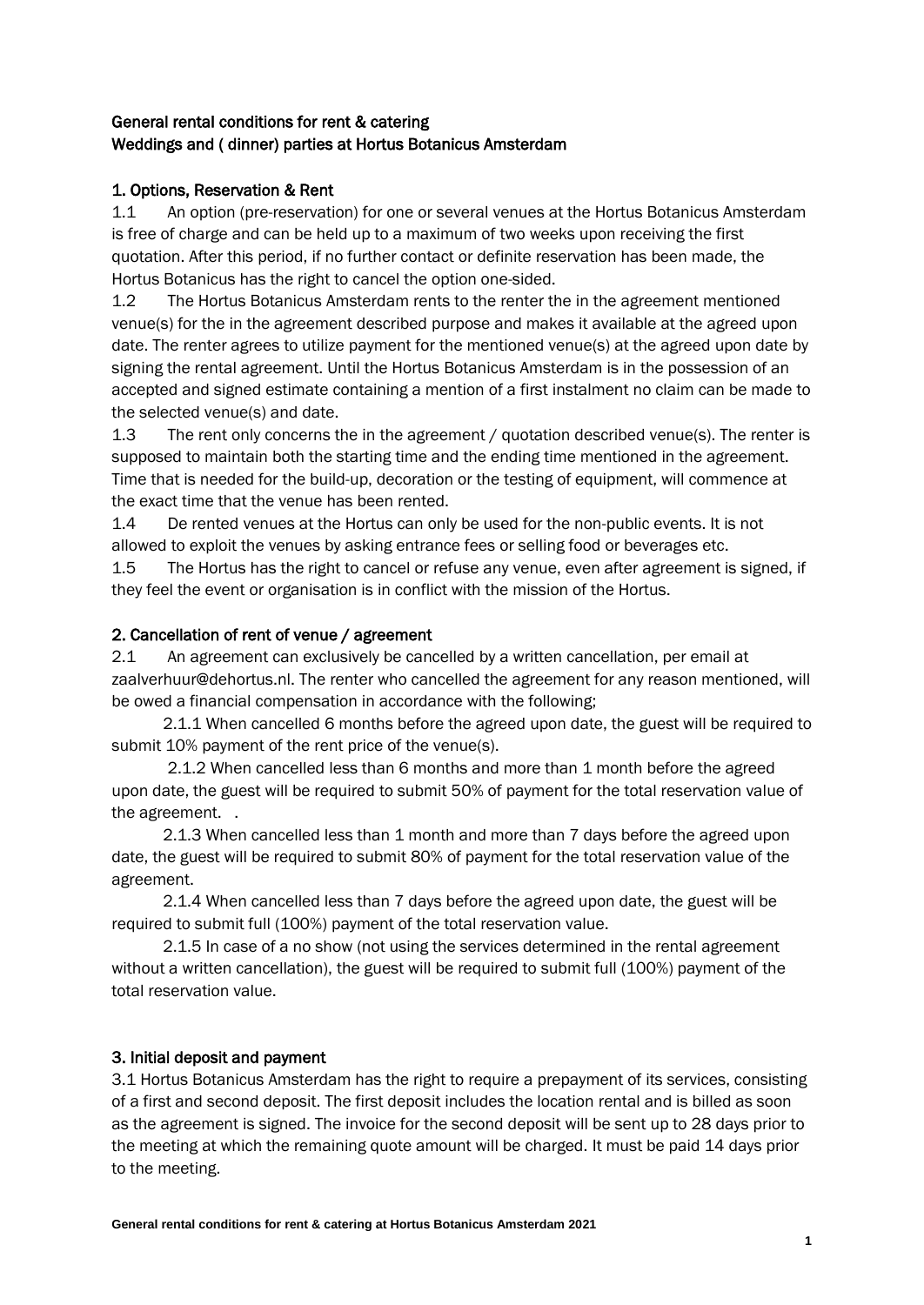3.2 The final bill for the room rental, catering and technical facilities, which the tenant is required to comply with, shall be sent within 14 days of the event held and must be paid by the tenant within 30 days of the invoice date.

3.3 All the prices sacrificed are based on the total offer. In the case of major changes to the programme, Hortus Botanicus Amsterdam reserves the right to adjust prices.

3.4 The prices listed in the tender shall be valid until 31 December of the calendar year in question. After that, price increases and changes in VAT rates are reserved.

## 4. Use of venue(s)

4.1 The renter is required to follow directions from employees of the Hortus Botanicus Amsterdam with regard to the usage of the venue(s).

4.2 The renter is required to follow the by the Hortus Botanicus Amsterdam set maximum allowed number of guests per rented venue. These numbers can be found under article 9.

4.3 For each separate venues on the premises of the Hortus Botanicus Amsterdam, there are different and unique terms of use. These terms can be found stated per venue in article 9 and are an inclusive part of this general agreement.

## Damage

4.4 Within the rented venue(s) nothing can be attached (in any sort of way) or covered, without having consulted the Hortus Botanicus Amsterdam for permission.

4.5 Nothing can be attached to the (plant) collection of the Hortus Botanicus Amsterdam nor to other items from the Hortus Botanicus Amsterdam such as but not exclusive to pots, containers, signs and borders.

4.6 It is not allowed to replace plants or items owned by the Hortus Botanicus Amsterdam. These can only be moved by staff of the Hortus Botanicus Amsterdam.

4.7 The renter is required to see to it that no damage is done to the building(s) and garden, and to the plants, objects and artifacts present in the building(s). The renter is supposed to leave the venue(s) in the same condition as it was encountered. The renter sees to it that the by the renter hired third parties behave according to these regulations.

4.8 The renter is also held to take any reasonable measures and precautions necessary to prevent damages as specified under 4. Taking such measurements does not exclude the renter from his obligation to financially compensate any damages that occur to the Hortus Botanicus Amsterdam.

4.9 The Hortus Botanicus Amsterdam reserves the right to bill the renter all repairs necessary to established damage to walls, floors a.s. in the rented venue(s), if the damage indeed originated during the usage of the concerned venue(s) or if the renter was directly involved.

## Fire and safety

4.10 The renter sees to it that no flammable or explosive substances, gasses, dangerous objects, stench scattering substances as well as radioactive sources are present in the venue(s) during the period of rent.

4.11 It is not allowed to scatter rice or confetti or light fireworks within the buildings, in the garden or in front of the entrance of the Hortus Botanicus Amsterdam. The renter is accountable and sees to it that this does not occur. Should an employee of the Hortus discover any violation, a fine of € 150,- will be added to the bill, and if deemed necessary any related cleaning costs are brought into account of the renter.

4.12 Smoking and open fire are forbidden in all buildings of the Hortus Botanicus Amsterdam.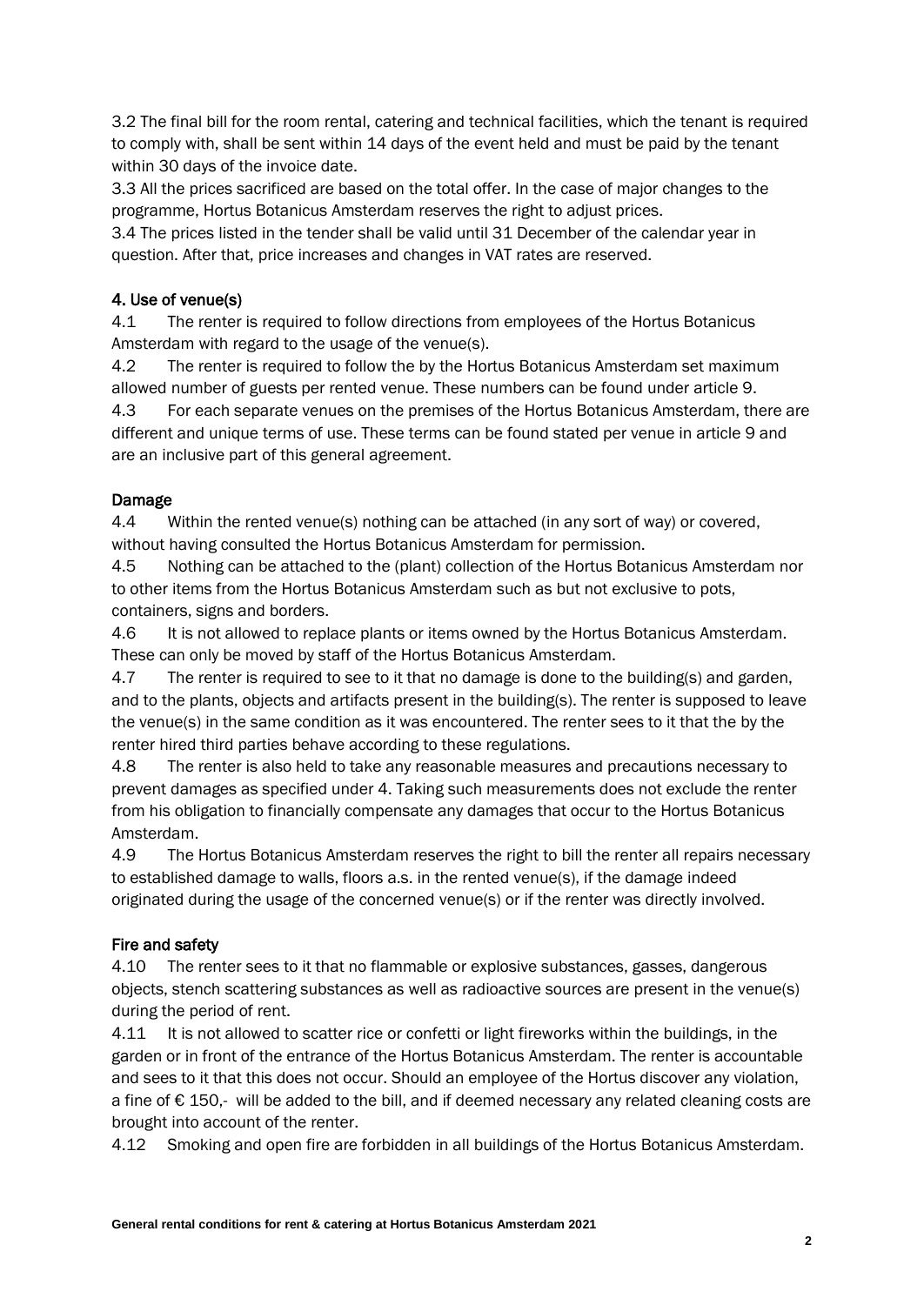4.13 Three weeks before the event, and if the Hortus Botanicus Amsterdam finds it desirable, the renter is required to supply a detailed floor plan of the event and submit it to the Hortus Botanicus Amsterdam and the fire service. If conditions are draught according to fire regulations, these measurements will be brought fully into account of the renter.

4.14 Staff presented by the Hortus Botanicus Amsterdam is responsible for the safety and general care of the premises. These staff members are at all times competent to correct or, if necessary, to remove the renter and/or members of his or her company from the premises.

#### 5. Music and noise

5.1 Before and during an event, certain measures are required to be taken which the Hortus Botanicus Amsterdam find necessary in regards to the noise volume in the various venues. A noise level of more than 80 decibel is not allowed.

5.2 Amplified music is only allowed after written confirmation by the Hortus Botanicus Amsterdam and only for the described part of the program.

5.3 Windows and outside doors are supposed to be locked when sound amplification equipment is being used. After 22.00 hrs outside doors of the Palmenkas and the Hortuscafe need to be closed. Walking in and out is allowed.

5.4 Music, in any form, is only allowed indoors.

5.5 The renter is required to see to it that within the gates of the hortus Botanicus Amsterdam, and when entering or leaving the premises, no inconvenience or an trouble is caused to the surrounding neighbours. At 01:00 hrs, the last guest is required to have left the premises.

5.6 Immediately after the ending of a gathering or event, the rented venues are required to be cleared out within the agreed upon renting period. This also includes the removal of all the material that the renter has used, like boxes, information forms etc.

5.7 The renter is responsible for the necessary agreements and payments regarding music rights to Buma/stemra and or any similar organisation, and with this the Hortus Botanicus Amsterdam cannot not be held accountable for any music registration rights taken place during the event.

## 6. Catering

6.1 In the Palm greenhouse only one of the therefor selected caterers by the Hortus Botanicus Amsterdam can be booked for catering in the mentioned greenhouse.

6.2 Should the renter want to make use of another caterer than of those selected by the Hortus Botanicus Amsterdam (not possible for the Palm greenhouse), then this caterer should be introduced to and agreed upon by the Hortus Botanicus Amsterdam prior to the event.

6.3. Should the renter make use of another caterer than one of the selected caterers, a catering fee of € 500,- is required to be paid to the Hortus Botanicus Amsterdam. This caterer needs to visit the premises no later than 3 weeks prior to the event to get familiar with the location and its terms of use.

6.4 The amount of guests that was stated by the renter in the agreement is binding. A decrease of 5% maximum of the amount of guests until 72 hours beforehand is costless. This should be mention in writing within the mentioned time period. After 72 hours before the event no change in the number in possible and the Hortus will invoice based on the first mentioned number of guests. When it appears that the Hortus Botanicus Amsterdam has to account for more guests than agreed upon, the Hortus is authorized to decline the service to more guests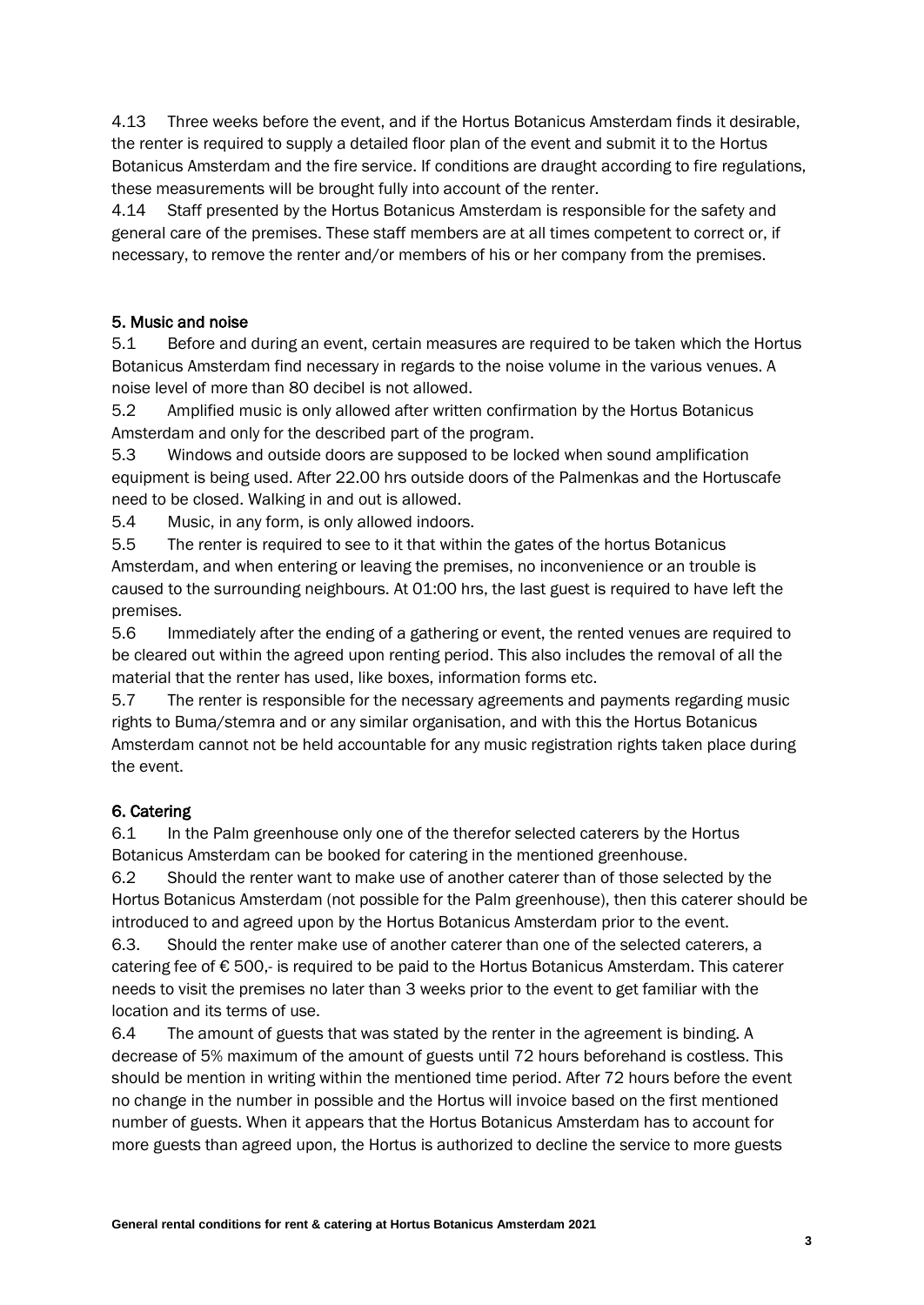than agreed upon or to accept the service and make any necessary adjustments to the financial invoice, should more costs have been made.

6.5 The renter is prohibited to take along and sell or freely distribute consumptions at the Hortus Botanicus Amsterdam during the event, an also to purchase these from any other caterer than the Hortus itself, with the exception of wine and champagne against the conditions as mentioned in 6.6

6.6 It is allowed to take wine or champagne bottles by your own choice, should they not be available in the selection of the Hortus Botanicus Amsterdam. The Hortus will then be billing a cork fee of 17.50 per bottle of wine and  $\epsilon$  25,- per bottle of champagne.

6.7 It is not allowed to rent any of the venues at the Hortus Botanicus Amsterdam without purchasing consumptions.

## 7. Technical facilities

7.1 Some venues at the Hortus Botanicus Amsterdam are equipped with audio and video installations. In the venues that are not equipped, the possibilities for installing external audio/video equipment are limited.

7.2 When the renter wishes to use the audio, video or other technical facilities of Hortus Botanicus Amsterdam, this has to be written down in the rental agreement.

7.3 Changes in the use of audio, video or other technical facilities have to notified to the Hortus Botanicus Amsterdam no later than 10 days before the event, as changes in the invoice mighty be necessary.

7.4 Usage of accompanying equipment of or by the renter can only be realized after deliberation with the Hortus Botanicus Amsterdam. The renter is fully responsible for the installation of his or her equipment. The Hortus Botanicus Amsterdam can desire to have an own technician present for handling equipment during the renting period. Personnel costs are for the renting party.

# 8. General

8.1 In every form of publicity surrounding a gathering or event, the renter is required to make it very clear that the meeting for which the renter has rented a venue at the Hortus Botanicus Amsterdam, goes out from the renting party. The Hortus Botanicus Amsterdam can only be mentioned as the location of the meeting.

8.2 The Hortus Botanicus Amsterdam is not responsible and cannot be held accountable for any damage to, missing or theft of present luggage, coats and/or other objects in the cloakroom or other spaces in the building.

8.3 The Hortus Botanicus Amsterdam cannot be held responsible for objects of the rentingor any other third party and will not burden herself with the protecting or securing of it. The Hortus Botanicus Amsterdam reserves the right to remove abandoned objects, without being accountable for the loss of- or the damage to such objects.

8.4 Costs for extra security concerning the reception of special guests (for example: members of the Royal Family, government officials, VIP's etc.) and/or expected rallies/demonstrations connected to the gathering, as well as exceeding the maximum allowed amount of guests in a venue, will be brought into account of the renter.

8.5 The rent includes general cleaning services. In case of excessive pollution of the Hortus Botanicus Amsterdam, any costs regarding extra cleaning services will be invoiced to the renter.

8.6 The renter is required to tolerate any urgent and necessary repairs in or to the venue(s), regardless of its current status (hired or not hired). The Hortus Botanicus Amsterdam will take the renter's wishes into the utmost account when executing these activities.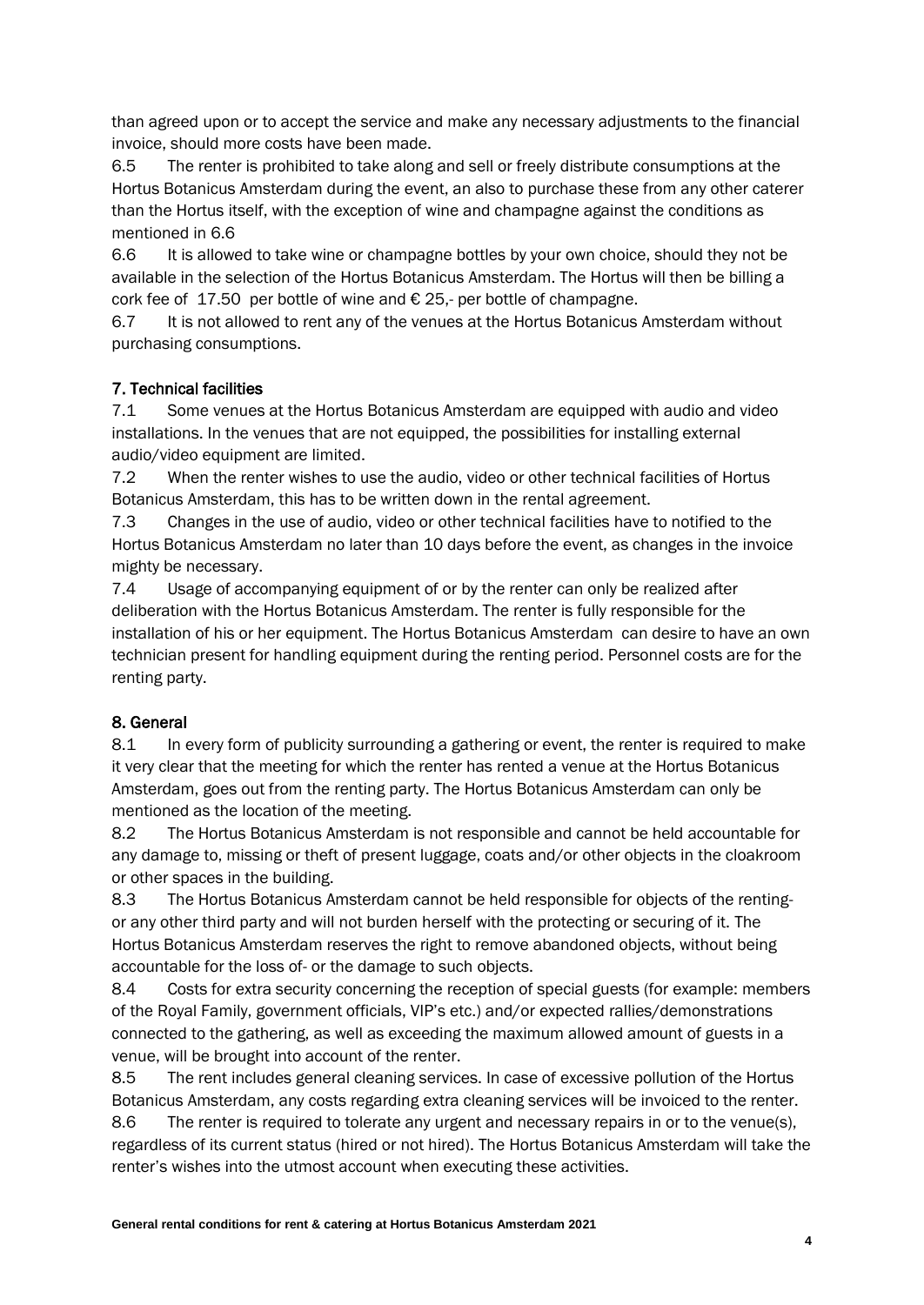8.7 Disputes about the completion of the rental agreement and the general conditions that are, as long as they are applicable, an inseparable part of it, will be served exclusively to the appointed judge in Amsterdam.

# 9. Terms of use specified per venue

# 9.1 Palm greenhouse

9.1.1 The palm greenhouse is located on the premises of the Hortus Botanicus Amsterdam. At the moment of signing the agreement, the renter is familiar with the location and looks of the venue. The palm greenhouse is owned by the Hortus Botanicus Amsterdam and its main function is housing part of the plant collection of the Hortus.

9.1.2 The rented palm greenhouse can only be used for (business) meetings, presentations, dinners, (wedding) ceremonies and small receptions.

9.1.3 Within the rental agreement subjecting the Palm greenhouse, the Hortus Botanicus Amsterdam can allow the use of the central area of the greenhouse as well as the outdoor area in front of the greenhouse. In these areas it is not allowed to hold the main part of the event, nor is it allowed to appoint and/or furnish the area for the dinner, ceremony or presentation.

9.1.4 In the entire Palm greenhouse the maximum number of persons allowed is 120.

9.1.5 The Palm greenhouse is only available for rent between May 15 and September 15, and only from 16.00 hours to 22.00 hours. The build up and preparations of the event in the left wing of the palm greenhouse can not start earlier than 15.00 hours. In the central area and the outdoor area, preparations can take place no earlier than 17.00 hours.

9.1.6 In the Palm greenhouse, no open fire, ovens, stoves or other cooking devices are allowed. Only by the Hortus Botanicus Amsterdam selected caterers are allowed to place necessary cooking devices in or around the palm greenhouse.

9.1.7 It is not allowed to play music by a dj or a band playing on amplified instruments. Acoustic music is allowed, but only with the doors closed. Amplified speaker (microphone) equipment is allowed, when the doors are closed during use.

9.1.8 When renting the palm greenhouse, the renter and his/her company are allowed to use the nearby toilets.

9.1.9 For the palm greenhouse all above mentioned articles of the General rental conditions agreement apply, unless specified differently under article 9.1.

# 9.2 Laranjazaal

9.2.1 The Laranjazaal is the topfloor room of the Orangery of the Hortus Botanicus Amsterdam. At the moment of signing the agreement, the renter is familiar with the location and looks of the venue.

9.2.2 The rented Laranjazaal can only be used for meetings, presentations, workshops, lunches, dinners, (wedding) ceremonies, and small receptions.

9.2.3 In the Laranjazaal the maximum number of people allowed is 60. In combination with the Orangery the total number of guests cannot succeed 125.

9.2.4 The Laranjazaal is available for rent for the entire year between 9.00am and 1.00 am every day. The day is divided in 3 time slots, being; 9.00 - 13.00 hours, 13.00 - 17.00 hours, and 17.00 - 01.00 hours, each to be booked separately.

9.2.5 When renting the Laranjazaal, the renter and his/her company are allowed to use the downstairs toilets.

9.2.6 For the Laranjazaal all above mentioned articles of the General rental conditions agreement apply, unless specified differently under article 9.2.